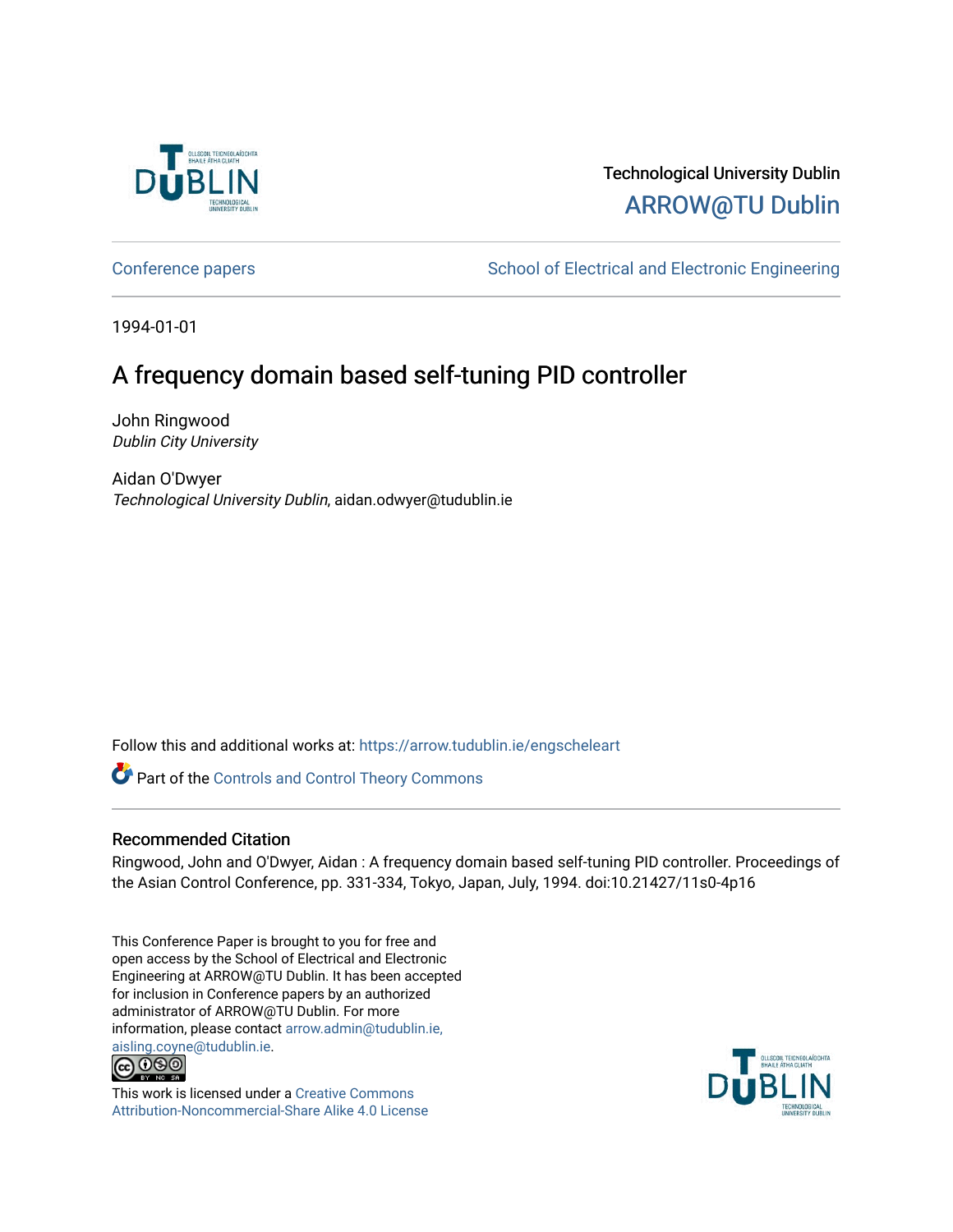# **A FREQUENCY DOMAIN BASED SELF-TUNING PID CONTROLLER**

J.V. Ringwood<sup>\*</sup> and A. O'Dwyer<sup>\*\*</sup>

\* School of Electronic Engineering Dublin City University Glasnevin, Dublin 9, IRELAND

\*\*Dept. of Control Systems and Electrical Eng. Dublin Institute of Technology Kevin St., Dublin 8, IRELAND

**Abstract.** Traditionally, both explicit and implicit self-tuning controllers have employed time domain techniques for the identification and tracking of plant and controller parameters. The use of the frequency domain provides concise information on the dynamics of the process which has led to its wide acceptance as a domain for controller design. This paper demonstrates a method employing recursive, on-line measurement of the process frequency response, with a straightforward calculation of PID controller parameters. The computational effort involved is comparable with that of a time domain technique.

**Keywords.** Self-tuning regulator, Frequency domain, PID control

## 1. INTRODUCTION

 PID self-tuning algorithms utilising time domain identification techniques are widely reported in the literature. Traditionally, such methods incorporate some form of time domain identification based on a parameterised model with a set of design equations relating controller parameters to plant parameters; examples include methods by Banyasz and Keviczky (1982) and Tjokro and Shah (1985). One problem, however, with such techniques is the nesessity to impose a model structure on the system, which introduces approximation, even when best-fit parameters for such models are available. A further difficulty is the on-line identification of time delay for parameterised models. An explicit delay term cannot be incorporated into linear identification schemes (overparameterised models become impractical for more than 2 to 3 steps delay) and nonlinear schemes have achieved limited success (Durbin (1985)).

Another significant factor in designing PID self-tuners is the difficulty of relating PID parameters to process transfer function parameters. In many cases, recourse is made to the frequency domain, resulting in complex design equations due to time/frequency domain changes (Kofahl and Isermann (1985)). Some researchers have looked at the frequency domain as a suitable starting point for PID self-tuning. Off-line techniques are reported by Astrom and Hagglund (1984) and Tachibana (1984). More recently, the on-line case has been examined by Astrom and Wittenmark (1991) and Kallen and Wittenmark (1993), both using simple time domain models to evaluate gain and phase. A somewhat similar approach is taken by Lamaire *et al* (1991). A paper by Balchan and Lie (1987) describes an adaptive controller based on measurement of the *closed-loop* frequency response.

In this paper, an attempt is mode to measure the process frequency response directly. In particular, the gain and frequency at the phase crossover point ( $\phi = -\pi$ ) is of interest. To determine this frequency, a simple algorithm is used to perform adaptation of the frequency variable, based on process phase measurements. Gain and phase measurements are performed based on numerical integration of the Discrete-Time Fourier Transform (DTFT). A selection of suitable techniques, which offer a certain intuitive

appeal, are given in Section 2.1. Controller design, which utilises the closed-loop Ziegler-Nichols (1942) relations, is presented in Section 4.

## 2. PROCESS FREQUENCY RESPONSE MEASUREMENT

#### *2.1 Recursive Fourier Transform Calculations*:

 The system frequency response is calculated based on measurements of the Fourier Transform of input and output signals. For an open loop system, with an input signal n(t) and an output signal c(t), the plant frequency response is trivially evaluated as:

$$
G(j\omega) = C(j\omega)/N(j\omega)
$$
 (1)

with  $C(i\omega)$  and  $N(i\omega)$  being the Fourier Transforms of  $c(t)$  and n(t), respectively. A recursive technique for calculating the transforms is appropriate. One such method is to use the Discrete Time Fourier Transform (DTFT), defined as follows:

$$
F(\omega) = T \sum_{k=0}^{\infty} f(kT) e^{-j\omega kT}
$$
 (2)

This transform has the advantage that a new term may be added as new data points become available; a further advantage is that the frequency variable is continuous, which allows more accurate calculation of the phase crossover frequency. The DTFT could be modified by including tapering on the data window at the start and current evaluation points of the summation; this proposal would reduce spectral leakage. The inclusion of a non-rectangular data window would however increase the computational complexity of the calculation. An alternative recursive method for finding the transforms is to apply a numerical integration technique to the Fourier transform.. An example of suitable techniques is the Adams-Moulton set, as discussed by Johnson and Reiss (1982). The first four of this set are as follows: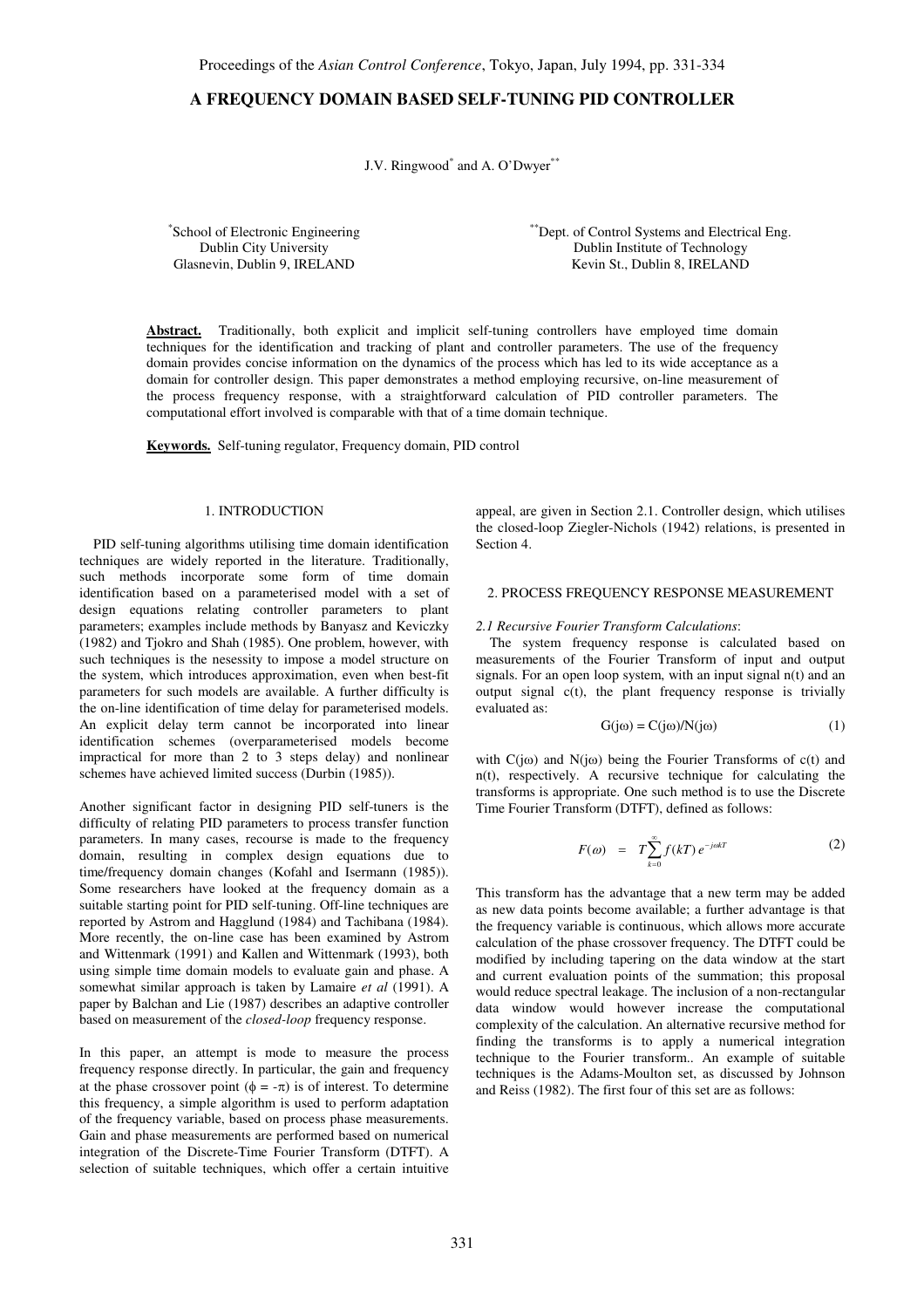$$
F_{k+1} - F_k = Tx_{k+1}
$$
 (3)

$$
F_{k+2} - F_{k+1} = \frac{T}{2}(x_{k+2} + x_{k+1})
$$
\n(4)

$$
F_{k+3} - F_{k+1} = \frac{T}{12} (5x_{k+3} + 8x_{k+2} + x_{k+1})
$$
 (5)

$$
F_{k+4} - F_{k+3} = \frac{T}{24}(9x_{k+4} + 19x_{k+3} - 5x_{k+2} + x_{k+1}) \tag{6}
$$

*where*  $x_k = f(kT)e^{-j\omega kT}$ *k*

Equations (3) and (4) may be readily identified as the backward difference and trapezoidal rule (bilinear transform) respectively. Assuming a start from k=0 and zero initial conditions, the first four terms of the integrals in (3) and (4) become:

$$
I_3 = T[x_0 + x_1 e^{-j\omega T} + x_2 e^{-j\omega 2T} + x_3 e^{-j\omega 3T}]
$$
 (7)

$$
I_3 = T[\frac{1}{2}x_0 + x_1e^{-j\omega T} + x_2e^{-j\omega 2T} + \frac{1}{2}x_3e^{-j\omega 3T}]
$$
 (8)

Note that (7) displays a DTFT. However, (8) demonstrates a DTFT with a data window which is tapered at each end. Higher order techniques exaggerate this windowing effect.

#### *2.2 Beat Frequencies*

 From the definition of the DTFT in equation (2), it can be seen that product terms arise between sinusoidal signals in f(kT) and the exponential term. Since an average (or sum) of the product of sinusoids of different frequencies is zero, the only term which is non-zero is the product term involving a sinusoid at the DTFT frequency. This  $sin^2(\omega kT)$  term may be recast into a 1 2 (1− cos(2ω*kT*)) term, involving a *beat* frequency at twice the DTFT frequency. A difference equation for the phase of the system evaluated using the DTFT can be found as:

$$
\phi_{k}(\omega) = \phi_{k-1}(\omega) - \tan^{-1} \left\{ \frac{\cos(\Phi) - \cos(2\omega kT + \Phi)}{\sin(\Phi) + \sin(2\omega kT + \Phi)} \right\}
$$
\n
$$
-\tan^{-1} \left\{ \frac{\cos(2\omega kT) - 1}{\sin(2\omega kT)} \right\}
$$
\n(9)

After convergence,  $\phi_k = \phi_{k-1} = \Phi$  (on average), but the phase measurement continues to vary according to the latter two terms in (9) which involve the beat frequency. However, as the DTFT frequency approaches the phase crossover frequency, where Φ -> -π, a trivial calculation shows that these terms go to zero. It may be demonstrated that an attenuation inversely proportional to the difference between the DTFT frequency and the phase crossover frequency is achieved.

Low pass filters on gain and phase estimates are used to reduce the effect of beat frequencies. These are based on first order differences and have a cut-off frequency below 2ω. Alternatively, band pass filters or filters with a variable cut-off frequency could be employed for improved performance.

#### *2.3 Data Forgetting*

 An important feature of either of the recursive schemes outlined above is that new terms are constantly being added as time progresses. This may lead to two difficulties:

## (a) The size of the DTFT's may become very large, and

(b) The algorithm may become insensitive to changes in the process dynamics or evaluation frequency, due to the magnitude difference between the new terms being added and the current size of the transform.

The magnitude difference in (b) is typically of the order of  $10^6$ . A form of data forgetting may be implemented to maintain a reasonable balance between the orders of magnitude of the transforms and their increments. An example of such a method involves weighting the data values by progressively smaller amounts as they recede in time. A forgetting factor,  $\lambda$  , is introduced as follows:

$$
F_{k+1}(\omega) = \lambda F_k + g(x) \tag{10}
$$

The first order DTFT with a rectangular data window has the form:

$$
F_{k+1}(\omega) = \lambda F_k(\omega) + Tx_k \tag{11}
$$

with  $0 < \lambda \leq 1$ .

#### *2.4 Identification in Closed Loop*

 To aid identification in closed-loop, an excitation signal at the appropriate (Fourier transform) frequency is added to the control signal. This signal, while not having any adverse effects on the regulation properties of the system, would seem to be sufficient to allow consistent identification of the open-loop frequency response in closed-loop, based on a related analysis by Wellstead (1986). The amplitude,  $A_0$ , of the sinusoidal excitation signal should be commensurate with the amplitude of the measurement noise at d(t). This excitation signal is preferable, from a regulation point of view, to the sharp-edged excitation signals associated with time-domain identification.

A further practical addition of band-pass filters with moveable centre frequency is included to concentrate calculations on the frequency range of interest. This helps to improve the disturbance and noise rejection properties of the adaptation algorithm. A Butterworth design is used with transfer function:

$$
G_{bp}(z) = \frac{z^2 - 1}{z^2 - (1 + \alpha)\beta z + \alpha}
$$
 (12)

where

$$
\beta = \cos(\omega T)/\cos(\frac{\omega_{bw}T}{2})
$$

 $\alpha$  is a parameter determined from the equivalent low-pass design and depends only on the filter bandwidth,  $\omega_{bw}$ , and the sampling period, T. ω is the centre frequency of the band-pass filter.



Fig. 1. Block diagram of the closed loop system.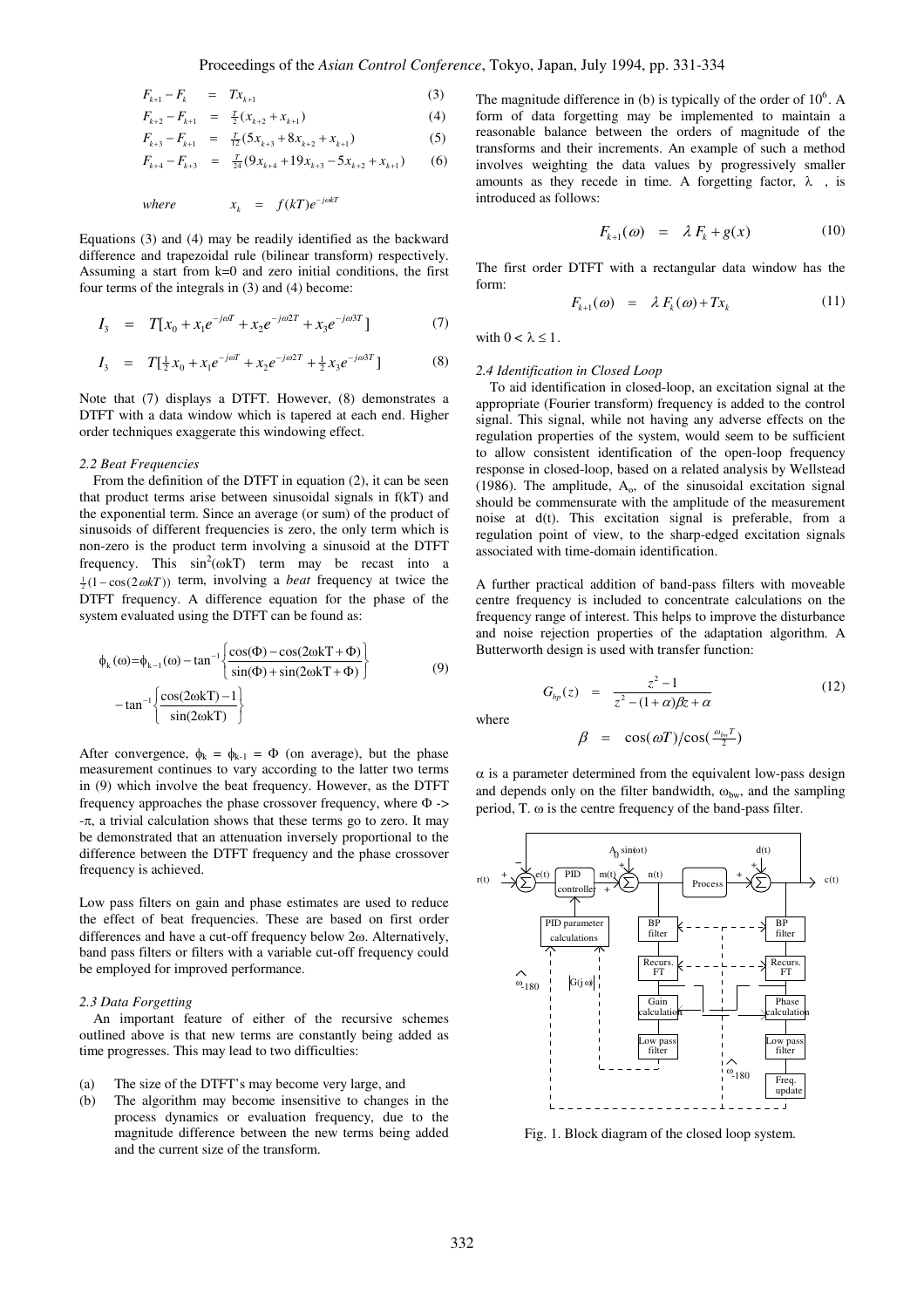## 3. FREQUENCY UPDATING

#### *3.1 Update Method*

 The procedure for controller tuning discussed in Section 1 demonstrates that adjustment must be made to the evaluation frequency of the Fourier transform until the phase crossover frequency is calculated. It is proposed to extrapolate from previous phase and frequency values to determine the phase crossover frequency. Gradient algorithms, which allow updating of the frequency based on the slope of the phase versus frequency curve, are appropriate for a large class of plants in which phase lag increases continuously as frequency increases. One such algorithm is the Least Mean Squares (LMS) algorithm, as described by Widrow and Stearns (1985):

$$
\omega_{i+1} = \omega_i - 2\mu \, e_i \, \frac{\partial e_i}{\partial v_i} \tag{13}
$$

where  $\omega_{i+1}$  = new estimate of the phase crossover frequency,  $\omega_i$  = current estimate of the phase crossover frequency,  $\mu$  = adaptation constant and  $e_i = -\pi - \phi_i$  = phase error (with  $\phi_i$  = current phase estimate). If the transfer function of the plant is unknown, then one approximation for  $\partial e_i / \partial \omega_i$  is:

$$
\frac{\partial e_i}{\partial \omega_i} = -\frac{\partial \phi_i}{\partial \omega_i} \approx -\frac{\phi_i - \phi_{i-1}}{\omega_i - \omega_{i-1}}
$$
(14)

In these circumstances, the algorithm becomes

$$
\omega_{i+1} = \omega_i - 2\mu(\pi + \phi_i)(\phi_i - \phi_{i-1})/(\omega_i - \omega_{i-1})
$$
\n(15)

Other more computationally intensive gradient algorithms that may be used include the steepest descent algorithm, the Gauss-Newton algorithm and the Levenberg-Marquardt algorithm (Ljung, 1987); in general, these algorithms would facilitate faster adaptation than would the LMS algorithm. An alternative approach to that discussed above is to use a number of data points and fit a high order polynomial for the phase to the data. The parameters of the polynomial could be found using an estimation strategy such as least squares. The simplest algorithm of this type would be to fit a straight line to two data points; the updated estimate of the phase corssover frequency is then given by:

$$
\omega_{i+1} = \omega_i - \frac{\delta}{m}(\pi + \phi_i) \tag{16}
$$

where  $m = (\phi_i - \phi_{i-1})/(\omega_i - \omega_{i-1})$  and  $0 < \delta \le 1$ .  $\delta$  may be considered as an uncertainty factor that reflects the general nonlinear nature of the phase response. If no *a priori* knowledge of the plant is available, a value of  $\delta = 0.7$  gives a reasonable trade off between speed of convergence (towards  $\phi_i = -\pi$ ) and phase response non-linearity. This algorithm is used in the simulation work in Section 5.

#### *3.2 Update Regularity*

 The principal consideration is to allow the phase and gain measurements to settle (given that recursive techniques are used in the estimation), while retaining a reasonable rate of convergence to the  $\phi_i = -\pi$  point. In practice, it has been found that it takes approximately 100 samples for a trapezoidal integration technique to settle using a forgetting factor of  $\lambda$ =0.97. The choice of forgetting factor is determined by a tradeoff between convergence speed and noise immunity. A value as low as 0.8 can be used in a noise-free environment, giving rapid convergence and response to time varying systems, while a value

closer to 0.99 is required to average out the effect of noise. The update regularity should therefore be chosen in unison with  $\lambda$ .

# 4. CONTROL SYSTEM DESIGN

#### *4.1 PID Controller Setting*

 In the continuous time domain, the Ziegler-Nichols tuning rules may be implemented, knowing the gain margin and the phase crossover frequency. In the discrete time domain, Kofahl *et al*. (1985) have specified appropriate tuning rules based on the continuous time Ziegler-Nichols rules. The digital controller is defined by :

$$
m(k) = m(k-1) + q_0 \cdot e(k) + q_1 \cdot e(k-1) + q_2 \cdot e(k-2)
$$
 (17)

with

$$
q_o = K_c[1 + \frac{T}{2T_i} + \frac{T_d}{T}] \tag{18}
$$

$$
q_1 = -K_c[1 + \frac{2T_d}{T} - \frac{T}{2T_i}] \tag{19}
$$

$$
q_2 = K_c \frac{T_d}{T} \tag{20}
$$

where T is the sample period and  $K_c$ ,  $T_i$  and  $T_d$  are the proportional gain, integral time constant and derivative time constant, respectively, of a corresponding analogue controller. Kofahl and Isermann (1985) suggest the following tuning rules:

$$
K_c
$$
 < 0.6 $K_u$ ,  $T_i$  = 0.5 $T_u$ ,  $T_d$  = 0.12 $T_u$  (21)

where  $K_u$  = ultimate gain and  $T_u$  = ultimate period.

#### *4.2 PID Caution Control*

 The PID controller defined in equation (17) is not implemented until the phase crossover frequency is found and the process gain evaluated at this point. A form of caution control is used until the phase crossover frequency is found. This is done by reducing  $K_c$  in relation to the distance between the current phase value and  $-\pi$ ; this will guarantee safe control. A suitable relation between  $K_c$  and  $\phi_i$  has been found to be:

$$
K_c = (K_c^*/|G_p(j\omega)|)e^{-\gamma|\phi_i + \pi|} \tag{22}
$$

 $\gamma$  is a design parameter which determines the degree to which the controller will be detuned. A value of  $\gamma=2$  has been found to be appropriate. At initialisation, small values of  $K_c$  and  $T_d$  and a large value of  $T<sub>i</sub>$  are assigned. These values guarantee safe control.  $K_c^*$  is the nominal controller gain.

#### 5. RESULTS

The performance of the proposed algorithm is demonstrated using simulation tests. The model used for the process is:

$$
G_p(z) = \frac{0.11138z^{-1} + 0.09911z^{-2}}{1 - 1.684z^{-1} + 0.7047z^{-2}}z^{-2}
$$
 (23)

for a sampling period of 0.2 secs. The following values for the design parameters were used:

| Forgetting factor, $\lambda$ | 0.95        |
|------------------------------|-------------|
| LP filter time constant      | $10$ secs.  |
| Frequency update every       | 500 samples |
| BPF parameter, $\alpha$      | $-0.7387$   |